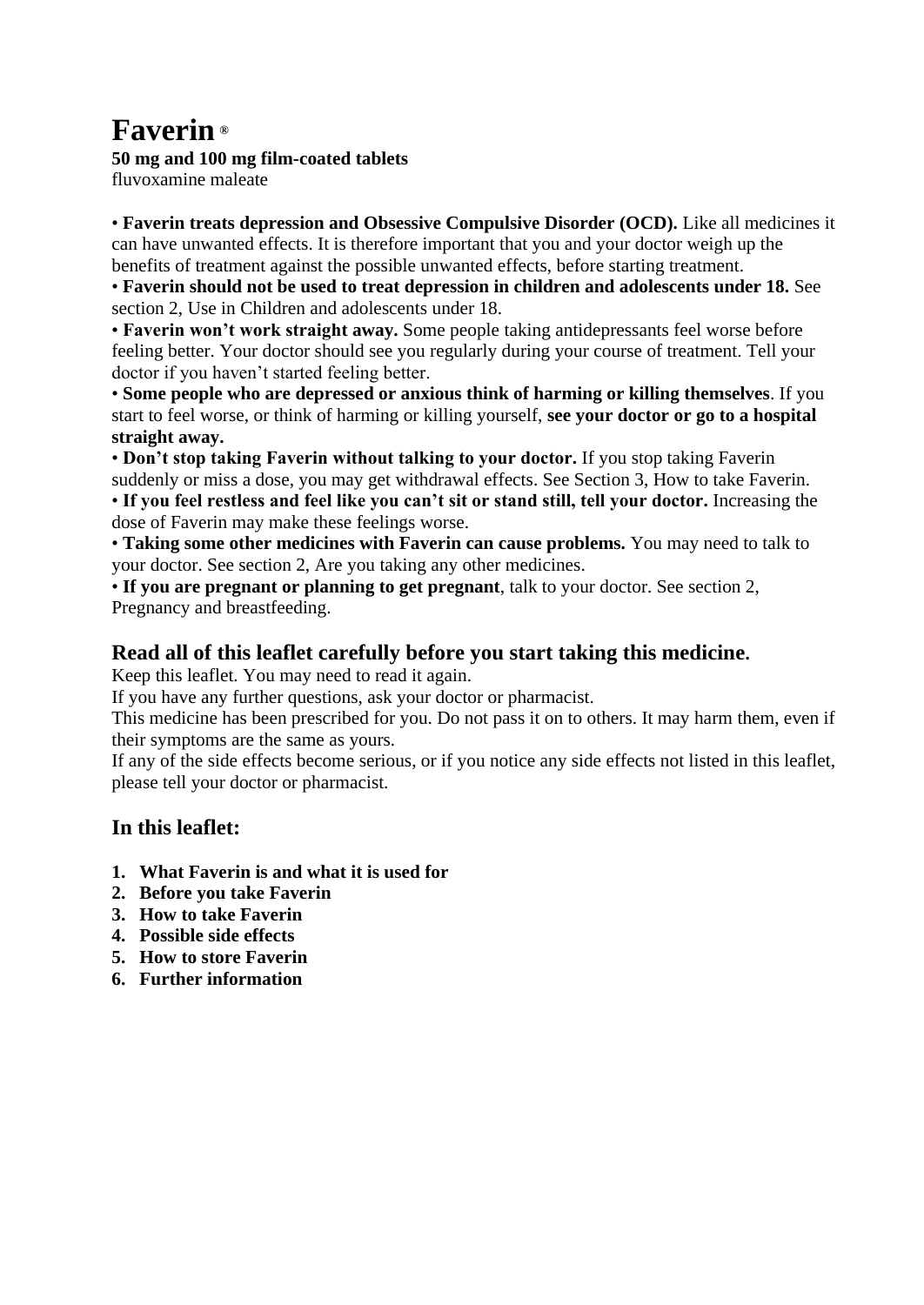# **1. What Faver**i**n is and what it is used for**

Faverin belongs to a group of medicines called selective serotonin re-uptake inhibitors (SSRI). Faverin contains a substance called fluvoxamine. This is an antidepressant. It is used to treat depression (major depressive episode).

Faverin can also treat people who have obsessive compulsive disorder (OCD).

# **2. Before you take Faverin**

#### **Do not take Faverin if any of the following applies to you:**

- You are allergic (hypersensitive) to fluvoxamine or any of the other tablet ingredients (see section 6 'Further information')
- You are taking medicines called monoamine oxidase inhibitors (MAOI) sometimes prescribed to treat depression or anxiety, including linezolid (an antibiotic which is also an MAOI).

Treatment with fluvoxamine should only be started at least 2 weeks after discontinuation of an irreversible MAOI. However treatment with fluvoxamine after discontinuation of certain reversible MAOIs can be started the following day. In exceptional cases linezolid (an antibiotic MAOI) may be used with fluvoxamine provided the doctor can monitor you closely.Your doctor will advise you how you should begin taking Faverin once you have stopped taking the MAOI.

- You are taking tizanidine, a medicine often used as a muscle relaxant.
- You are taking pimozide, a neuroleptic drug that is used for the treatment of schizophrenia and other psychiatric diseases.
- You are breast-feeding

If any of the above apply to you, **do not take** Faverin and talk to your doctor.

#### **Take special care**

Talk to your doctor or a pharmacist **before** taking your medicine if:

- you recently had a heart attack
- you are pregnant, or could be pregnant
- you have epilepsy
- you have a history of bleeding problems or if you regularly use medicines which increase the risk of bleeding, such as common pain killers, or if you are pregnancy (see Pregnancy)
- you have diabetes
- you are having treatment with electroconvulsive therapy (ECT)
- you ever had mania (a feeling of elation or over-excitement)
- you have liver or kidney problems
- you have high pressure in your eyes (glaucoma)
- you are less than 18 years old (See also section 3 'How to take Faverin')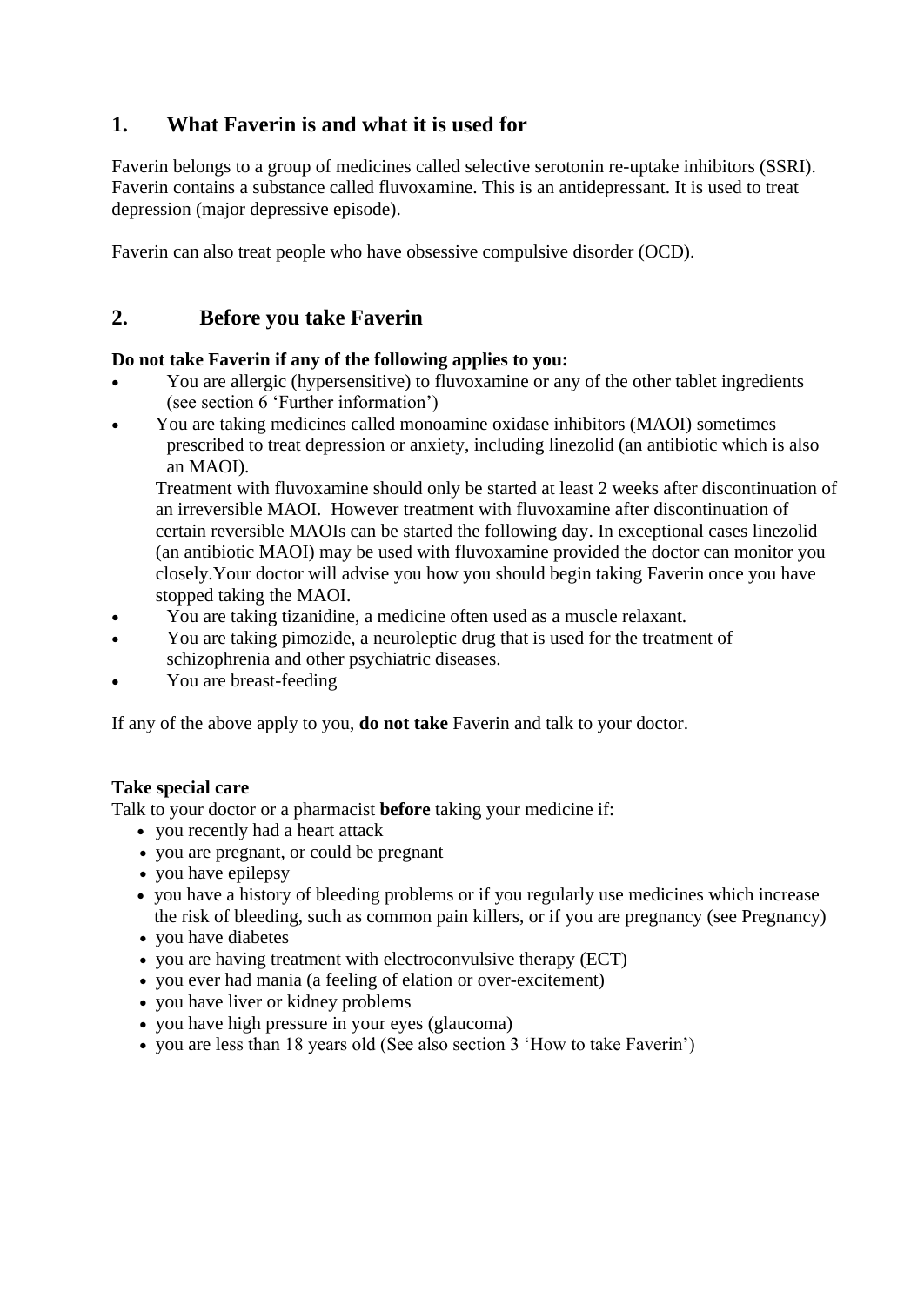If any of the above applies to you, your doctor will tell you whether it is safe for you to start taking Faverin.

Occasionally, **thoughts of restlessness** for example, you cannot sit or stand still (akathisia) may occur or may increase during the first few weeks of treatment with Faverin, until the antidepressant effect has worked.

Tell your doctor immediately if you experience these symptoms. Then a dosage adjustment may be helpful.

Medicines like Faverin (so called SSRIs) may cause symptoms of sexual dysfunction (see section 4). In some cases, these symptoms have continued after stopping treatment.

Severe skin reactions have been reported when using Faverin. **Stop taking** Faverin and contact a doctor immediately if you develop a rash or mucous membrane lesions. The severe rashes may include rash starting on the extremities, usually on both sides of the body and evolving into centric circles that resemble a target (erythema multiforme), widespread rash with blisters and peeling skin, particularly occurring around the mouth, nose, eyes and genitals (Stevens-Johnson syndrome), extensive peeling of the skin (more than 30% of the bosy surface – toxic epidermal necrolysis).

#### **Thoughts of suicide and worsening of your depression or anxiety disorder**

If you are depressed and/or have anxiety disorders you can sometimes have thoughts of harming or killing yourself. These may be increased when first starting antidepressants, since these medicines all take time to work, usually about two weeks but sometimes longer. You may be more likely to think like this:

- If you have previously had thoughts about killing or harming yourself.
- If you are a young adult. Information from clinical trials has shown an increased risk of suicidal behaviour in adults aged less than 25 years with psychiatric conditions who were treated with an antidepressant.

If you have thoughts of harming or killing yourself at any time, **contact your doctor or go to a hospital straight away.**

#### **You may find it helpful to tell a relative or close friend** that you are depressed or have

an anxiety disorder, and ask them to read this leaflet.

You might ask them to tell you if they think your depression or anxiety is getting worse, or if they are worried about changes in your behaviour.

**Tell your doctor immediately** if you have any distressing thoughts or experiences.

#### **Use in children and adolescents under 18 years of age**

Children and adolescents under 18 years should not take this medicine, unless they are being treated for obsessive compulsive disorder (OCD).

This is because Faverin is not used to treat depression in people aged under 18 years.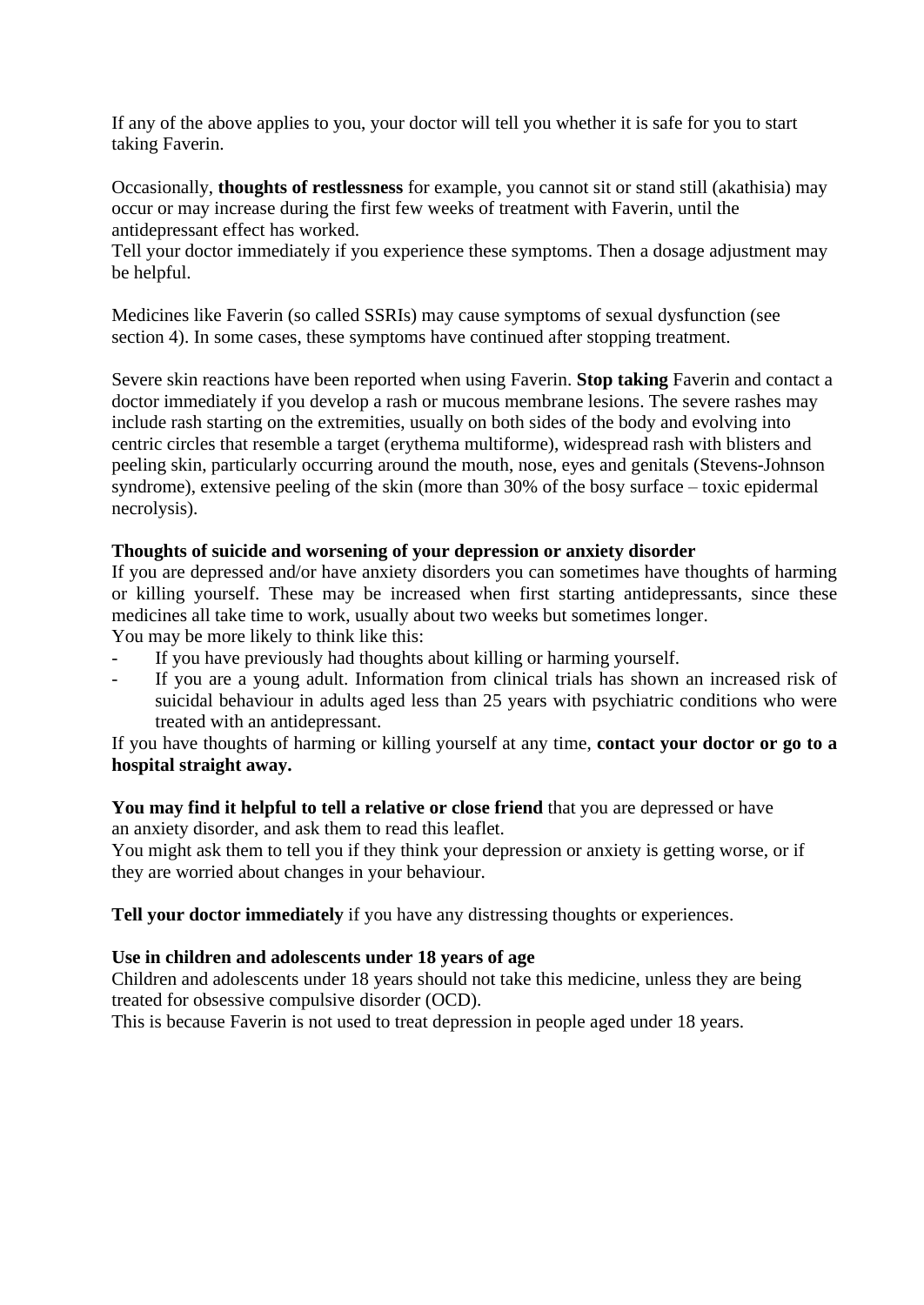When taking this type of medicine, people under 18 have an increased risk of side-effects such as attempting suicide, thoughts about suicide and hostility, such as aggression, oppositional behaviour and anger.

If your doctor has prescribed Faverin for someone under 18 years and you want to discuss this, please go back to your doctor. You should tell your doctor if any of the symptoms listed above develop or worsen when patients under 18 are taking Faverin.

Also, it is not known whether taking Faverin under the age of 18 years can affect growth, maturation or development of intelligence or behaviour in the long term.

#### **Are you taking any other medicines?**

- You should not start to take the herbal remedy St John's Wort while you are being treated with Faverin since this may result in an increase of undesirable effects. If you are already taking St John's Wort when you start on Faverin, stop taking the St John's Wort and tell your doctor at your next visit.
- If you have been taking a medicine to treat depression or anxiety within the last two weeks, or you suffer from schizophrenia, check with your doctor or a pharmacist.

Your doctor or pharmacist will check if you are taking other medicines to treat your depression or other psychotic related conditions, these may include:

- benzodiazepines
- tricyclic antidepressants
- neuroleptic or anti-psychotics
- lithium
- tryptophan
- Monoamine oxidase inhibitor (MAOI) such as moclobemide
- pimozide.
- Selective serotonin reuptake inhibitor (SSRI) such as citalopram

Your doctor will tell you if it is safe for you to start taking Faverin.

You should also tell your doctor or pharmacist if you have been taking **any of the medicines listed** below:

- aspirin (acetylsalicylic acid) or aspirin-like medicines, used to treat pain and inflammation (arthritis)
- ciclosporin, used to reduce the activity of the immune system
- methadone, used to treat pain and withdrawal symptoms
- mexiletine, used to treat abnormal heart rhythms
- phenytoin or carbamazepine, used to treat epilepsy
- propranolol, used to treat high blood pressure and heart conditions
- ropinirole, for Parkinson's disease.
- a 'triptan', used to treat migraines, such as sumatriptan.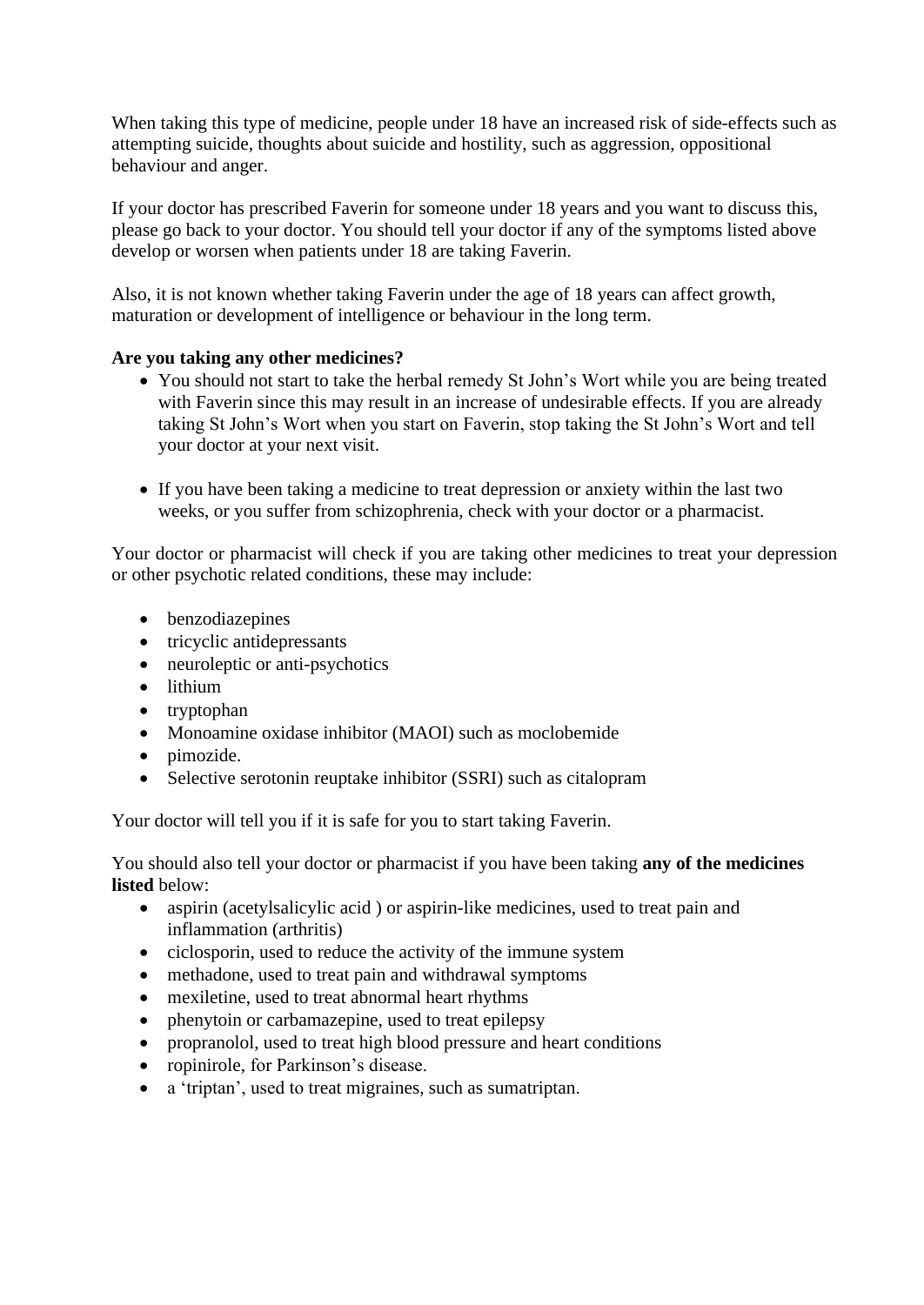- terfenadine, used to treat allergies. Faverin should not be taken together with terfenadine.
- sildenafil, used to treat erectile dysfunction
- theophylline, used to treat asthma and bronchitis
- tramadol, a pain-killer
- clopidogrel, warfarin, nicoumalone or any other drug used to prevent blood clots

If you are taking or have recently taken any of the medicines in the above list and you have not already discussed these with your doctor, go back to your doctor and ask what you should do. Your dose may need to be changed or you may need to be given a different medicine.

Please tell your doctor or pharmacist if you are taking or have taken any other medicines, including medicines obtained without a prescription. This includes herbal medicines.

#### **Taking Faverin with food and drink**

- Do not drink alcohol if you are taking this medicine. This is because alcohol works together with Faverin and will make you sleepy and unsteady.
- If you normally drink a lot of tea, coffee and soft drinks with caffeine in them, you may have symptoms such as your hands shaking, feeling sick, fast heart rate (palpitations), restlessness and difficulty sleeping (insomnia). If you lower how much caffeine you drink, these symptoms might disappear.

#### **Pregnancy and breastfeeding**

Ask your doctor or pharmacist for advice before taking any medicine.

#### Pregnancy

There is only limited experience concerning the use of fluvoxamine during pregnancy. **Do not take fluvoxamine if you are pregnant, unless your doctor considers it absolutely necessary. If you are currently taking fluvoxamine and are planning to become pregnant or to father a child, please consult with your physician to decide if an alternative medication is necessary or appropriate**

If you take Faverin near the end of your pregnancy there may be an increased risk of heavy vaginal bleeding shortly after birth, especially if you have a history of bleeding disorders. Your doctor or midwife should be aware that you are taking Faverin so they can advise you.

Fluvoxamine has been shown to reduce the quality of sperm in animal studies. Theoretically, this could affect fertility, but impact on human fertility has not been observed as yet.

Make sure your midwife and/or doctor know you are on fluvoxamine. When taken during pregnancy, particularly in the last 3 months of pregnancy, medicines like fluvoxamine may increase the risk of a serious condition in babies, called persistent pulmonary hypertension of the newborn (PPHN), making the baby breathe faster and appear bluish. These symptoms usually begin during the first 24 hours after the baby is born. If this happens to your baby you should contact your midwife and/or doctor immediately.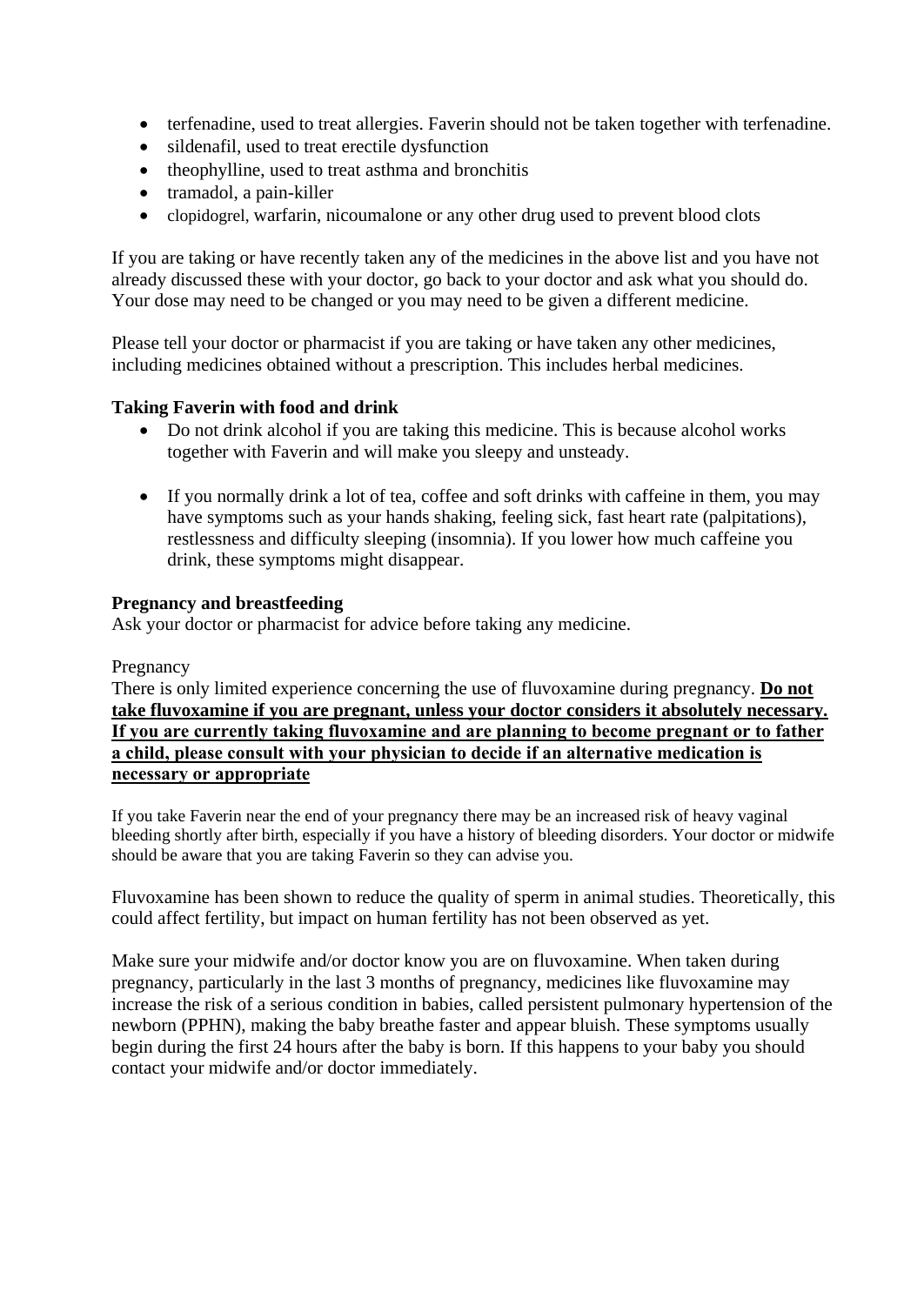You should not discontinue treatment with fluvoxamine abruptly. If you are taking fluvoxamine in the last 3 months of pregnancy, your baby might have some other symptoms when it is born in addition to having trouble breathing or bluish skin, such as not being able to sleep or feed properly, being too hot or cold, being sick, crying a lot, stiff or floppy muscles, lethargy, drowsiness, tremors, jitters or fits. If your baby has any of these symptoms when it is born contact your doctor immediately.

#### Breast-feeding

Fluvoxamine passes into breast milk. There is a risk of an effect on the baby. Therefore, you should discuss the matter with your doctor, and he/she will decide whether you should stop breast-feeding or stop the therapy with fluvoxamine.

#### **Driving and using machines**

You can drive and use machines while you are taking this treatment, so long as this medicine does not make you sleepy.

#### **Faverin contains sodium**

This medicine contains less than 1mmol sodium (23mg) per tablet, that is to say essentially 'sodium-free'.

# **3. How to take Faverin**

#### **How much Faverin to take**

**Always** take Faverin as your doctor has told you to. You should check with your doctor or pharmacist if you are not sure**.** 

#### **Usual starting dose for adults (18 years and older):**

#### **The treatment for depression:**

• Start with 50 or 100 mg daily, taken in the evening.

#### **The treatment for obsessive compulsive disorder:**

• Start with 50mg daily, preferably in the evening.

If you don't start to feel better after a couple of weeks, talk to your doctor, who will advise you. He or she may decide to increase the dose gradually.

The highest daily dose that is recommended is 300 mg.

If your doctor advises you to take more than 150 mg per day, **do not take** them all at once; ask your doctor when you should take them.

#### **The usual dose for children and adolescents with obsessive compulsive disorder - OCD (8 years and older is):**

Start with 25mg (half a tablet) per day, preferably at bedtime. Your doctor may increase the dose every 4 – 7 days in 25 mg increments as tolerated until an effective dose is achieved. The highest daily dose is 200mg.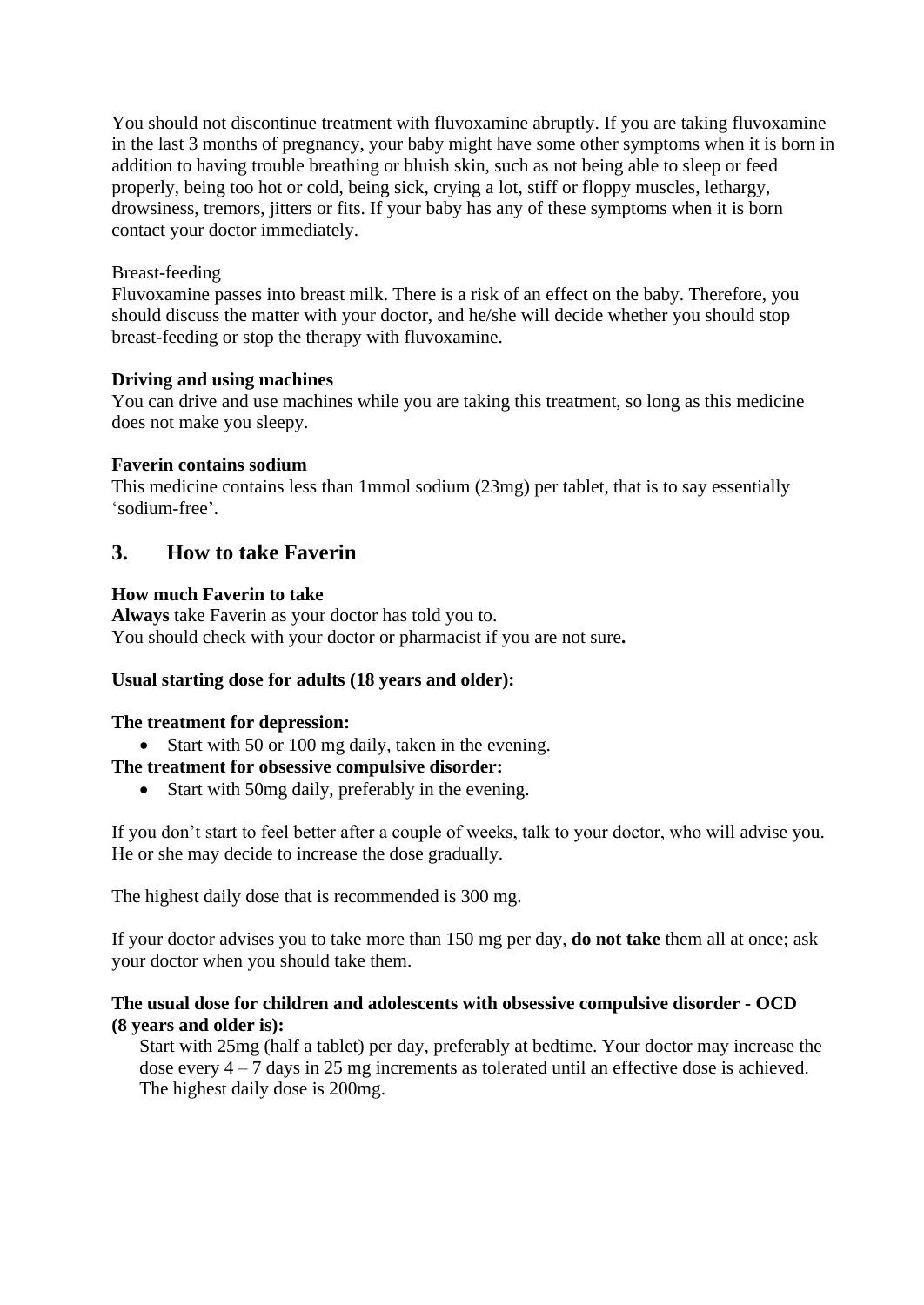If your doctor advises you to take more than 50 mg per day, **do not take** them all at once; ask your doctor when you should take them. If the dose is not divided equally, the larger dose should be taken at night.

Children and adolescents under the age of 18 **should not take** this medicine to treat depression. This medicine should be prescribed for children or adolescents for Obsessive Compulsive Disorder (OCD) **only**.

#### **How to take Faverin**

• Swallow the tablets with water. **Do not** chew them.

You can break the tablets in half if your doctor has advised you to

#### **How long does it take to work?**

Faverin may take a little time to start working. Some patients do not feel better in the first 2 or 3 weeks of treatment.

**Keep taking** your tablets until your doctor tells you to stop. Even when you start feeling better, your doctor may want you to carry on taking the tablets for some time, for at least six months to make sure that the medication has worked completely.

**Do not** stop taking Faverin too quickly.

You may suffer from **withdrawal symptoms** such as:

- agitation
- anxiety
- confusion
- diarrhoea
- difficulty sleeping/ intense dreams
- dizziness
- emotional instability
- headaches
- irritability
- nausea and/or vomiting
- palpitation (faster heartbeats)
- sensory disturbance (such as electric shock sensations or visual disturbances)
- sweating
- tremors

When stopping Faverin your doctor will help you to reduce your dose slowly over a number of weeks or months, this should help reduce the chance of withdrawal effects. Most people find that any symptoms on stopping Faverin are mild and go away on their own within two weeks. For some people, these symptoms may be more severe, or go on for longer.

If you get withdrawal effects when you are coming off your tablets your doctor may decide that you should come off them more slowly. If you get severe withdrawal effects when you stop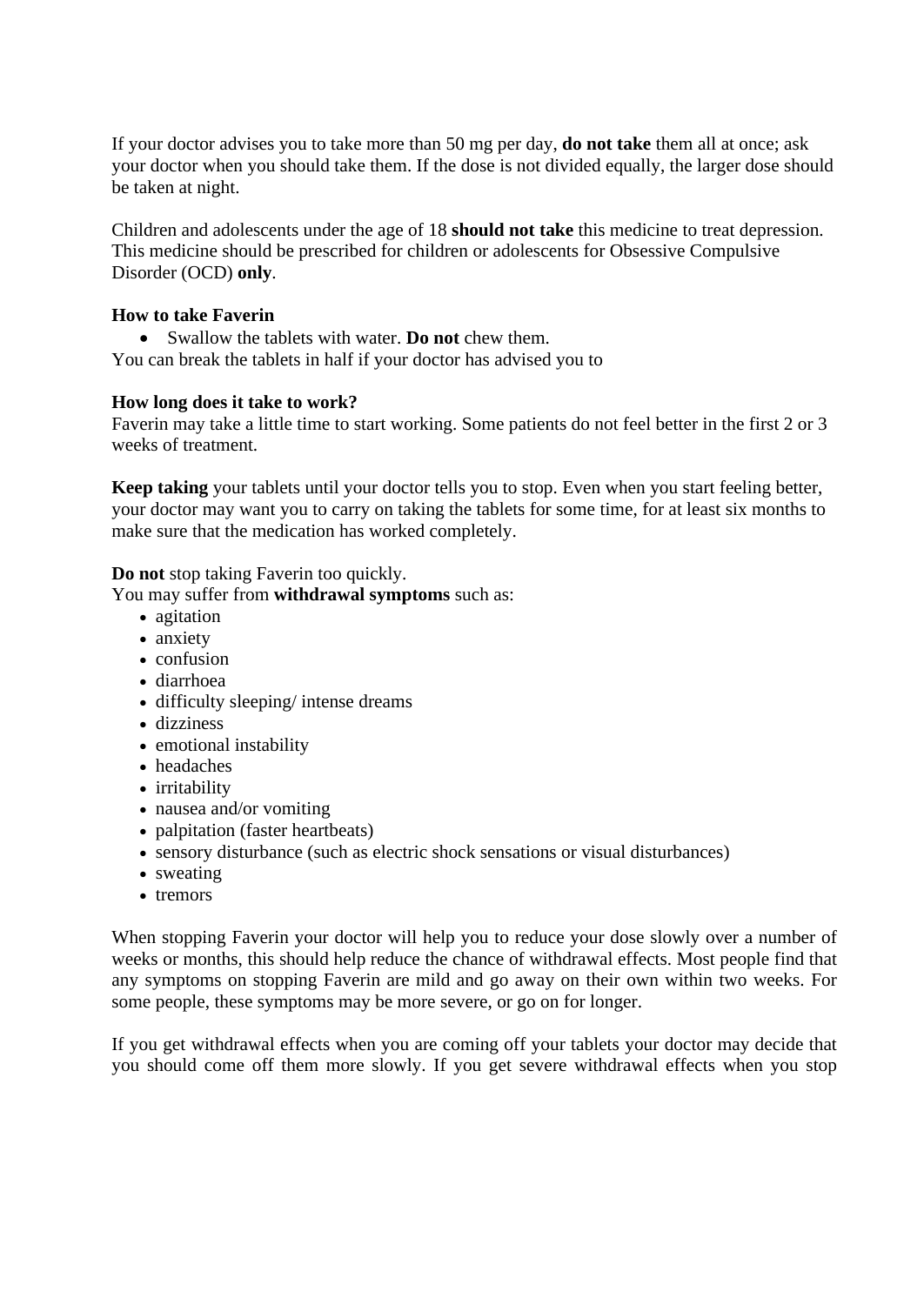taking Faverin, please see your doctor. He or she may ask you to start taking your tablets again and come off them more slowly (see section 4 'Possible Side Effects').

If you experience any symptoms on stopping the treatment, **contact** your doctor.

#### **If you take more Faverin than you should**

If you or someone else takes too much Faverin (an overdose), talk to a doctor or go to a hospital straight away. Take the medicine pack with you.

Symptoms of overdose include, but are not limited to, nausea, vomiting, diarrhoea and feeling drowsy or dizzy. Cardiac events (slow or fast heartbeat, low blood pressure), liver problems, convulsions (fits) and coma have also been reported.

#### **If you forget to take Faverin**

If you miss a tablet, wait until the next dose is due. Do not try to make up for the dose you have missed.

If you have any further questions on the use of this product, ask your doctor or pharmacist.

### **4. Possible side effects**

Like all medicines Faverin can cause side effects (unwanted effects or reactions), but not everyone gets them.

| very common | affects more than 1 user in 10                        |
|-------------|-------------------------------------------------------|
| common      | affects 1 to 10 users in 100                          |
| uncommon    | affects 1 to 10 users in $1,000$                      |
| rare        | affects 1 to 10 users in $10,000$                     |
| very rare   | affects less than 1 user in 10,000                    |
| not known   | frequency cannot be estimated from the available data |

Frequencies of the observed side effects are defined as:

#### **Side effects related to this type of medicine**

Occasionally, **thoughts of suicide or self harm** may occur or may increase in the first few weeks of treatment with Faverin, until the antidepressant effect has worked.

**Tell your doctor immediately** if you have any distressing thoughts or experiences.

If you **have several symptoms at the same time** you might have one of the following rare conditions:

• Serotonin syndrome: if you have sweating, muscle stiffness or spasms, instability, confusion, irritability or extreme agitation.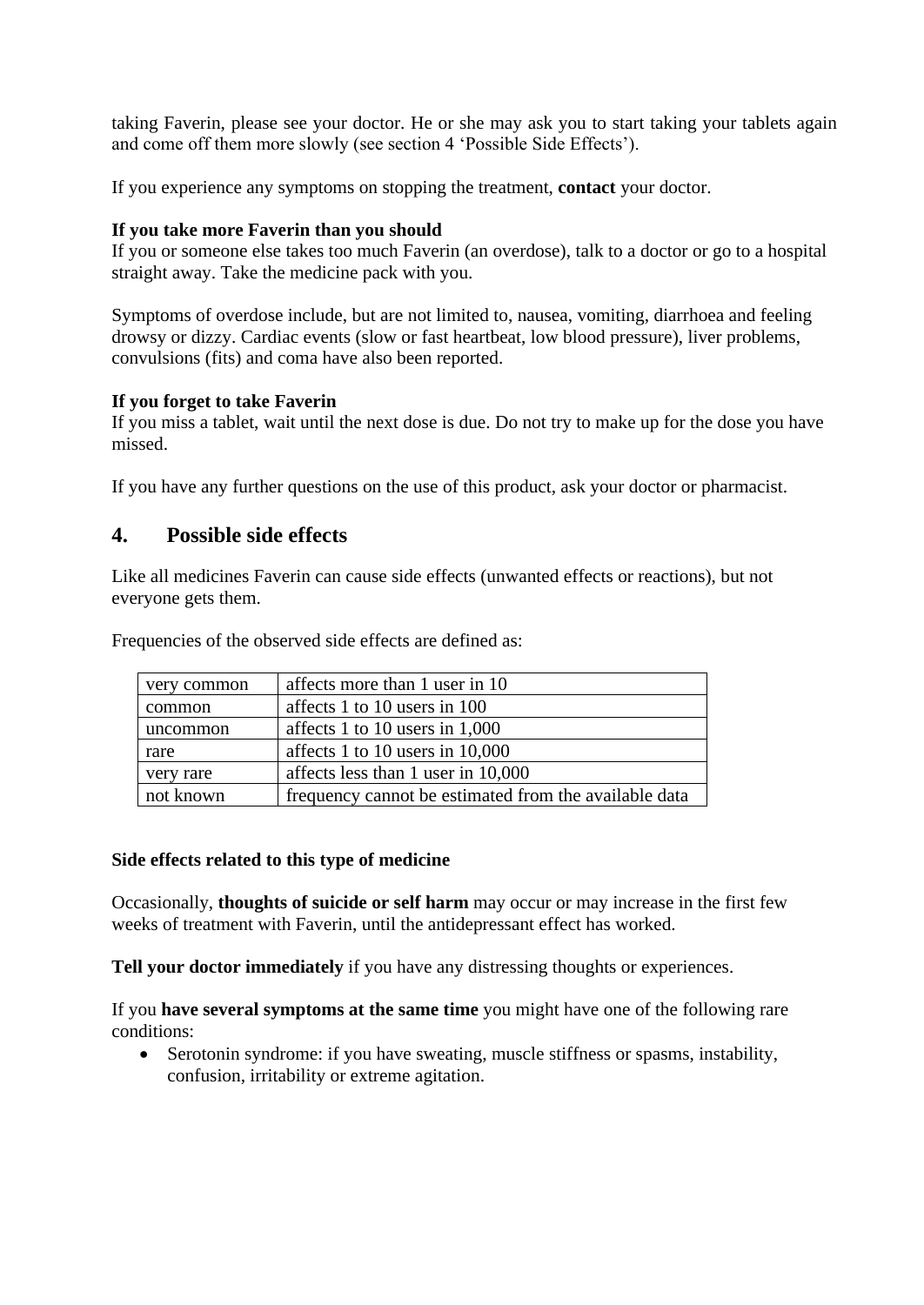- Neuroleptic malignant syndrome: if you have stiff muscles, high temperature, confusion and other related symptoms.
- SIADH: if you feel tired, weak or confused and have achy, stiff or uncontrolled muscles.
- Severe skin reactions like severe skin rashes or redness, including rash, starting on the extremities, usually on both sides of the body and evolving into concentric circles that resemble a target (erythema multiforme), widespread rash with blisters and peeling skin, particularly occurring around the mouth, nose, eyes and genitals (Stevens-Johnson syndrome), extensive peeling of the skin (more than 30% of the body surface – toxic epidermal necrolysis). The frequency of these side effects is not known (cannot be estimated from the available data).

#### **Stop** taking Faverin and **contact your doctor immediately**.

If unusual bruising or purple patches appear on your skin or you vomit blood or pass blood in your stool, contact your doctor for advice.

Stopping of fluvoxamine (particularly when abrupt) commonly leads to withdrawal symptoms (see section 3 withdrawal symptoms).

Sometimes patients **feel slightly sick** as Faverin begins to work. Although the feeling of sickness is unpleasant, it should soon pass if you keep taking your tablets as prescribed. This may take a few weeks.

#### **Side effects specifically related to Faverin**

#### **Common side effects:**

- agitation
- anxiety
- constipation
- diarrhoea
- difficulty sleeping
- dizziness
- dry mouth
- faster heart beat
- feeling drowsy (lethargy)
- feeling unwell (malaise)
- headache
- indigestion
- loss of appetite
- nervousness
- stomach pain
- sweating
- tremor
- muscle weakness (asthenia)
- vomiting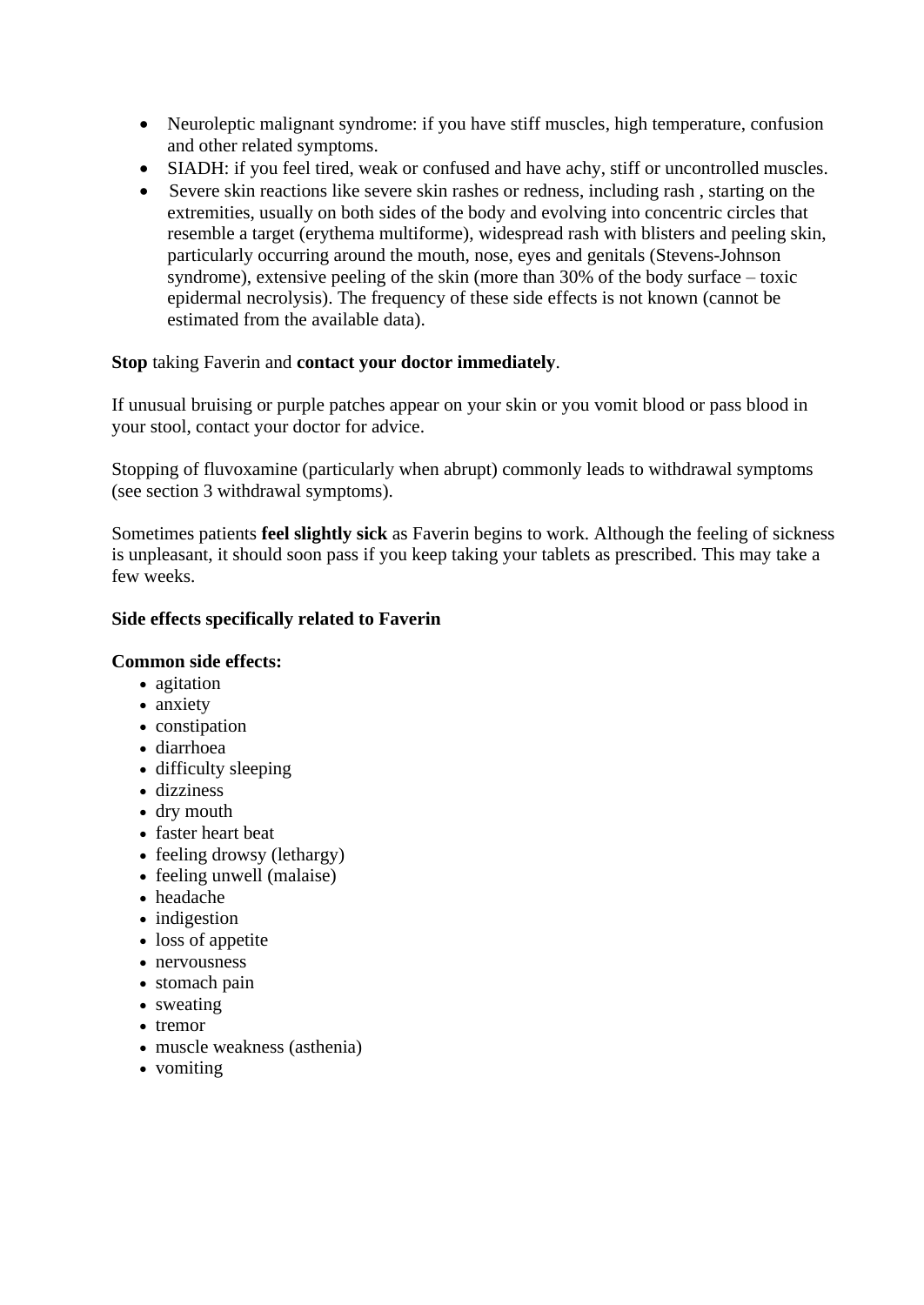#### **Uncommon side effects:**

- allergic skin reactions (including swelling of face, lip or tongue, rash or itching)
- confusion
- delayed ejaculation
- dizziness when standing up too quickly
- hallucinations
- lack of co-ordination
- muscle or joint pain
- aggression

#### **Rare side effects:**

- convulsions
- liver complaints
- mania (a feeling of elation or over-excitement)
- sensitivity to sunlight
- unexpected milk flow

#### **Other side effects reported (frequency not known):**

- akathisia (restlessness)
- abnormal taste
- anorgasmy (failure to achieve orgasm)
- for female patients: disorders with menstruation (monthly bleeding)
- Heavy vaginal bleeding shortly after birth (postpartum haemorrhage), see Pregnancy in section 2 for more information
- micturition disorders (such as the need to urinate frequently during the day and/or the night, the sudden lack of control over urination during the day and/or the night, or the lack of ability to urinate)
- paraesthesia (tingling or numbness)
- glaucoma (increased pressure in eye)
- dilated pupils
- increase in the hormone prolactin (a hormone that supports milk production in a nursing mother)
- weight changes

An increased risk of bone fractures has been observed in patients taking this type of medicine.

#### **Side effects related to the treatment for OCD, in children and adolescents, no frequencies are given:**

- Hypomania (a feeling of elation and over excitement)
- Agitation
- Convulsions
- Difficulty sleeping (insomnia)
- Lack of energy (asthenia)
- Hyperactivity (hyperkinesia)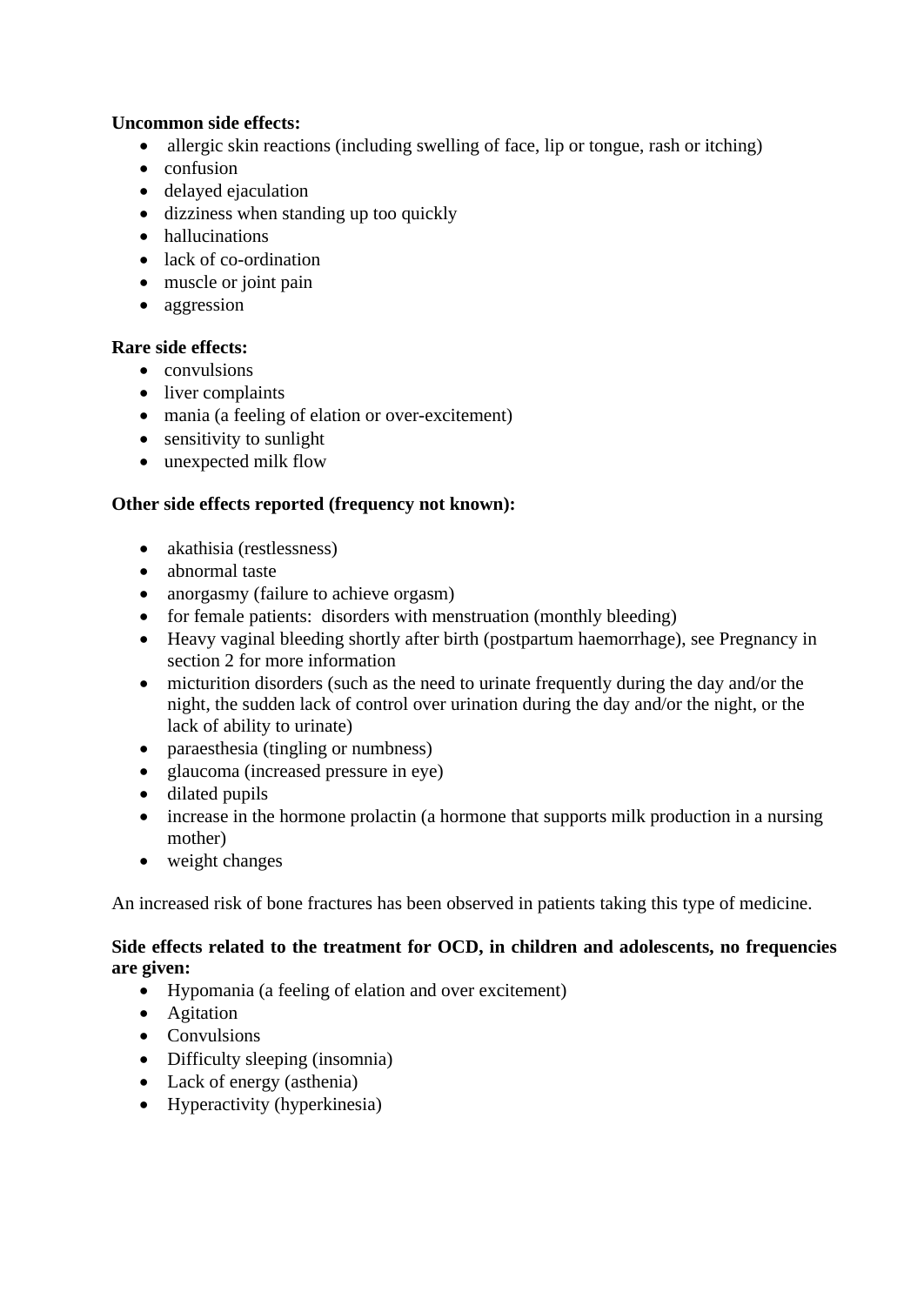- Feeling Drowsy (somnolence)
- Indigestion

#### **Reporting of side effects**

If you get any side effects, talk to your doctor or pharmacist. This includes any possible side effects not listed in this leaflet. You can also report side effects directly via the Yellow Card Scheme at: [www.mhra.gov.uk/yellowcard](http://www.mhra.gov.uk/yellowcard) or search for MHRA Yellow Card in the Google Play or Apple App Store.

By reporting side effects you can help provide more information on the safety of this medicine.

## **5. How to store Faverin**

#### • **Keep out of the sight and reach of children**.

- Do not use the tablets after the expiry date (EXP) which is printed on the carton and blister pack.
- Do not store above 25 °C.

If your doctor stops your treatment, return any unused tablets to a pharmacist.

Medicines should not be disposed of via wastewater or household waste. Ask your pharmacist how to dispose of medicines no longer required. These measures will help to protect the environment.

## **6. Further information**

#### **What Faverin 50 mg /100mg contains**

The active substance is fluvoxamine maleate. Each 50mg tablet contains 50 mg of fluvoxamine maleate. Each 100mg tablet contains 100 mg of fluvoxamine maleate.

The other ingredients are: mannitol (E421), maize starch, pregelatinized starch, sodium stearyl fumarate, colloidal anhydrous silica, hypromellose, macrogol 6000, talc and titanium dioxide (E171).

#### **What Faverin looks like and contents of the pack**

The Faverin 50 mg tablet is film-coated, white to off-white, round and marked "291" on both sides of the score line.

The Faverin 100 mg tablet is film-coated, white to off-white, oval and marked "313" on both sides of the score line.

Faverin 50mg is available in packs of 5, 10, 20, 30, 50, 60, 90, 100 and 250 tablets. Faverin 100mg is available in packs of 15, 20, 30, 50, 60, 90, 100, 120 or 250 tablets.

Not all pack sizes may be marketed.